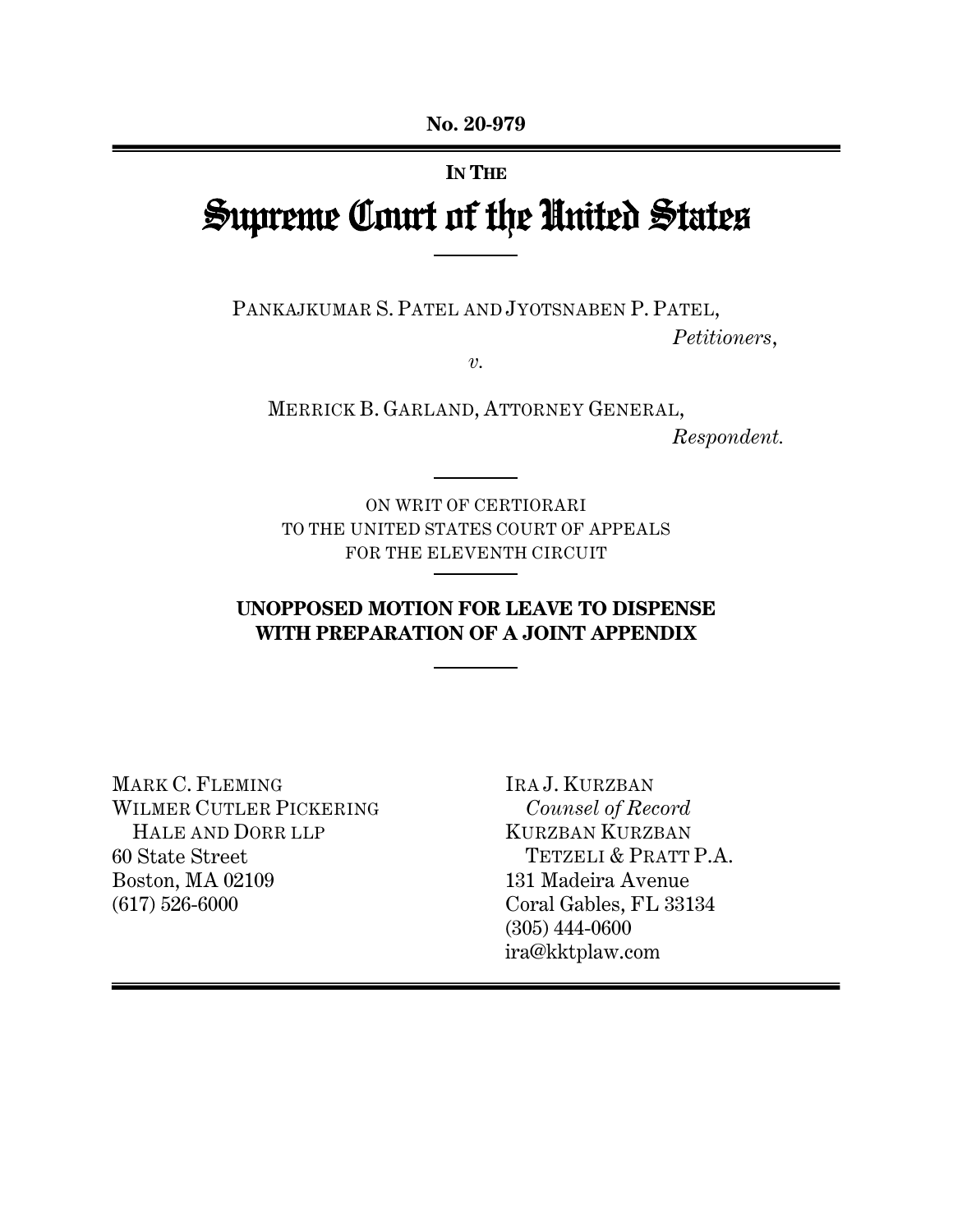Pursuant to Rule 26.8 of the Rules of this Court, undersigned counsel for Petitioners seeks leave to dispense with the requirement of a joint appendix in this case. The appendix to the petition for a writ of certiorari reproduces all relevant opinions and record materials on which the parties expect to rely. Accordingly, a joint appendix, if prepared, would contain only a listing of the ''relevant docket entries.'' S. Ct. R. 26.5. Petitioners respectfully submit that such a joint appendix would not materially assist the Court's consideration of this case and does not warrant the expense that would be incurred in preparing it. The undersigned has conferred with counsel for the United States and with the Court-appointed amicus curiae in support of the judgment below and is authorized to state that all parties agree that a joint appendix is not necessary.

Respectfully submitted.

MARK C. FLEMING WILMER CUTLER PICKERING HALE AND DORR LLP 60 State Street Boston, MA 02109 (617) 526-6000

/s/ Ira J. Kurzban IRA J. KURZBAN *Counsel of Record*  KURZBAN KURZBAN TETZELI & PRATT P.A. 131 Madeira Avenue Coral Gables, FL 33134

(305) 444-0600 ira@kktplaw.com

JULY 2021